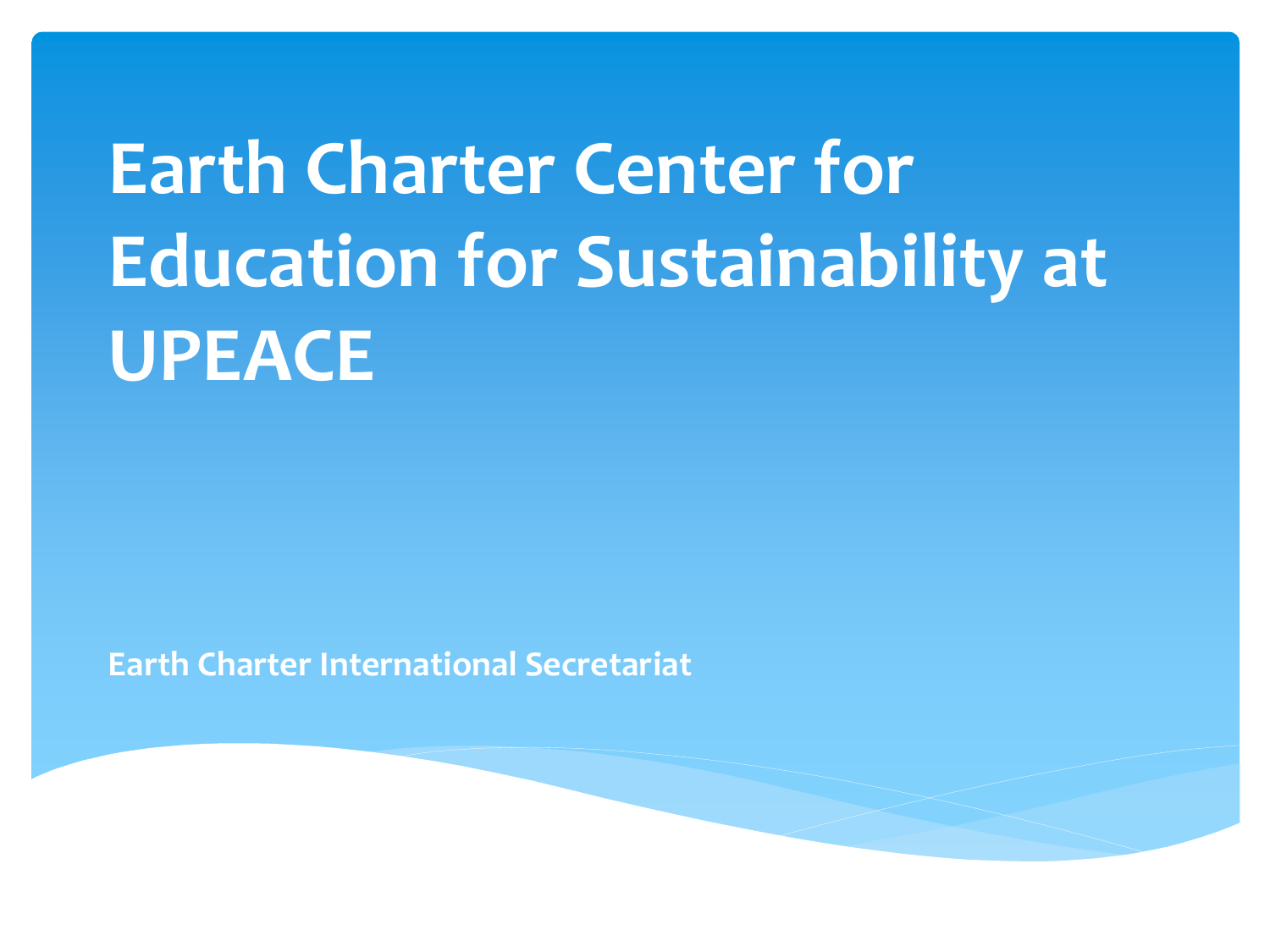# Project

New office building for the Earth Charter International Secretariat

 Location: UN-mandated University for Peace in Costa Rica

Area: 552,85 M2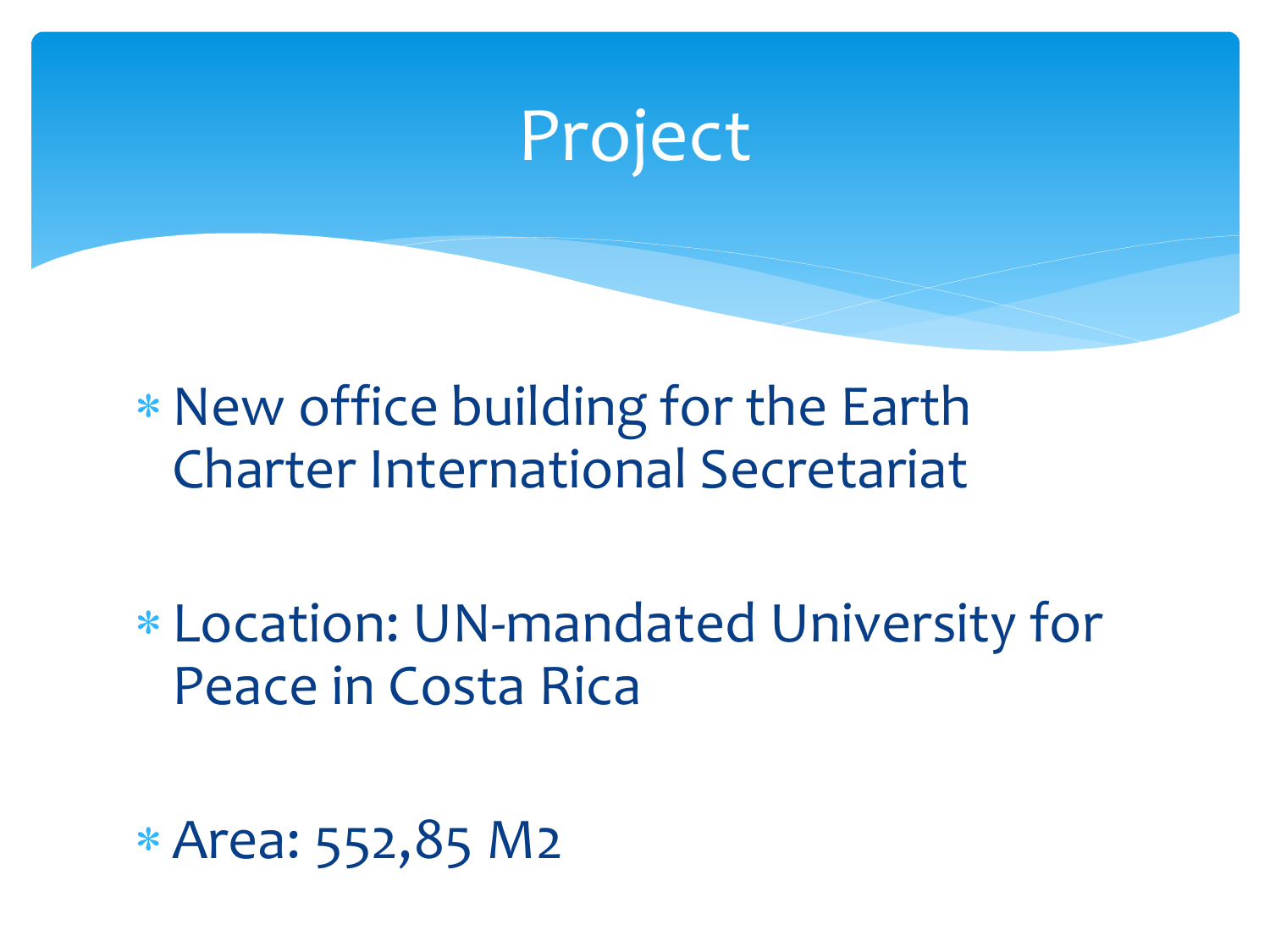# Earth Charter Center for Education for Sustainability

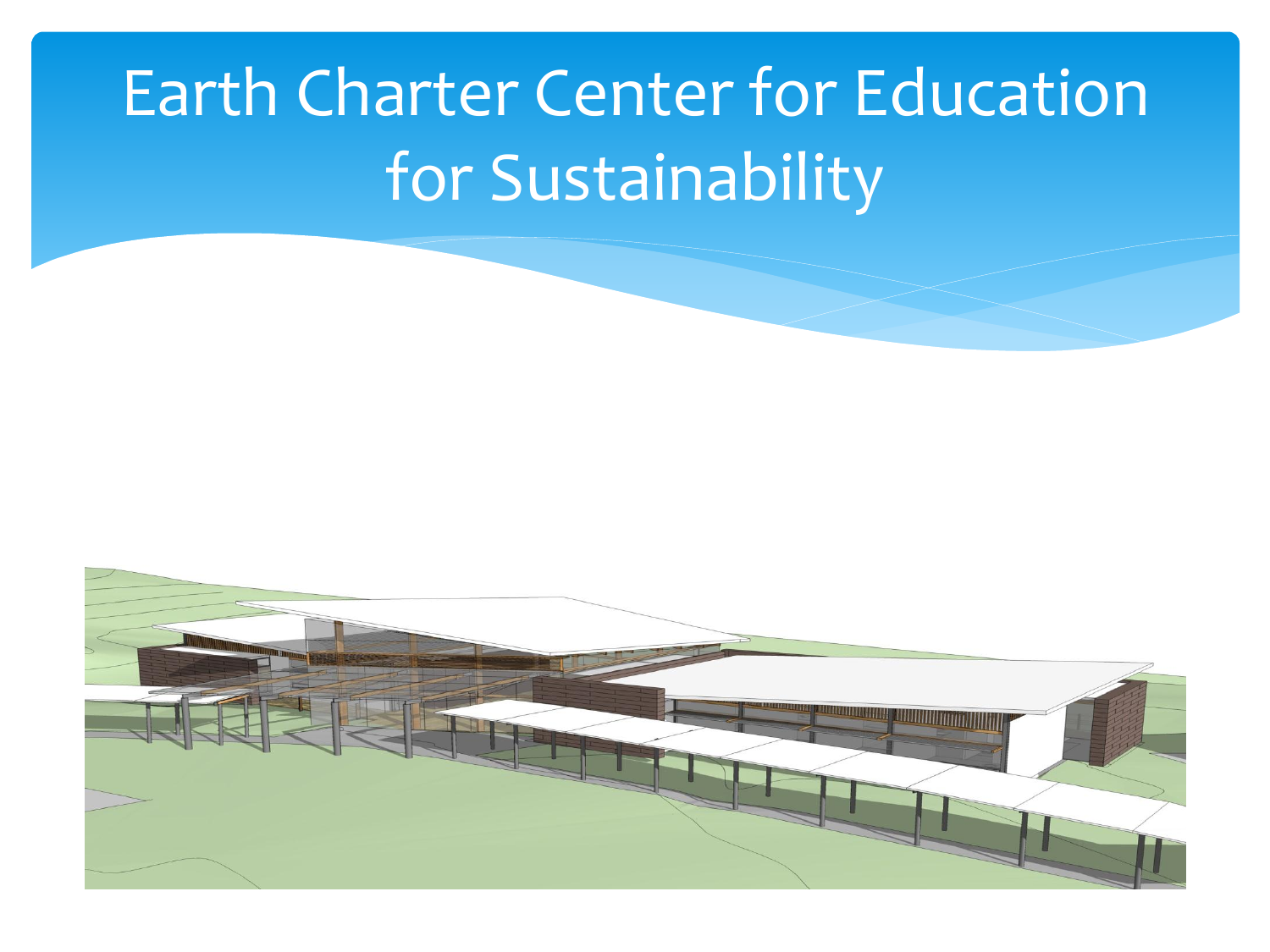

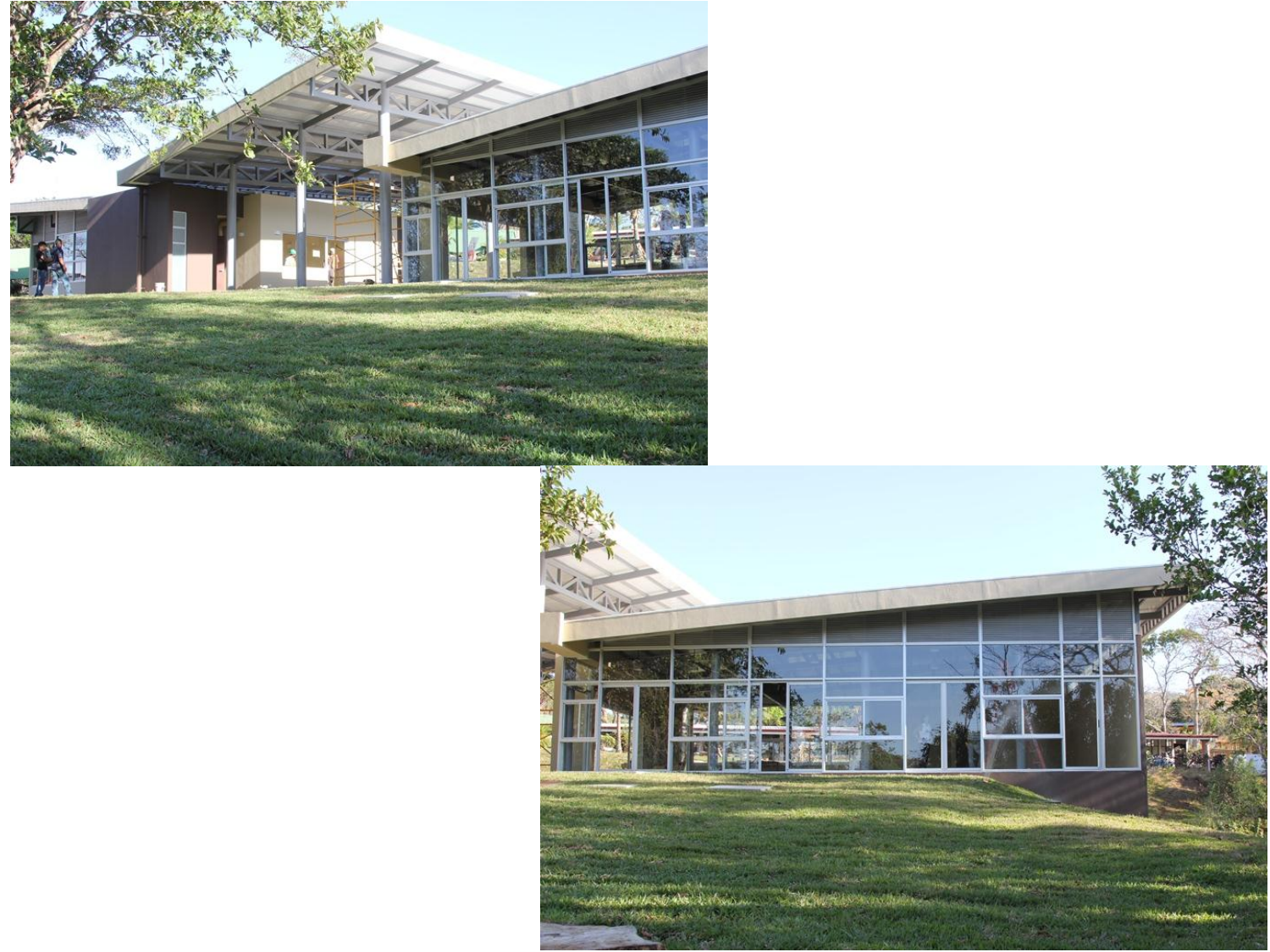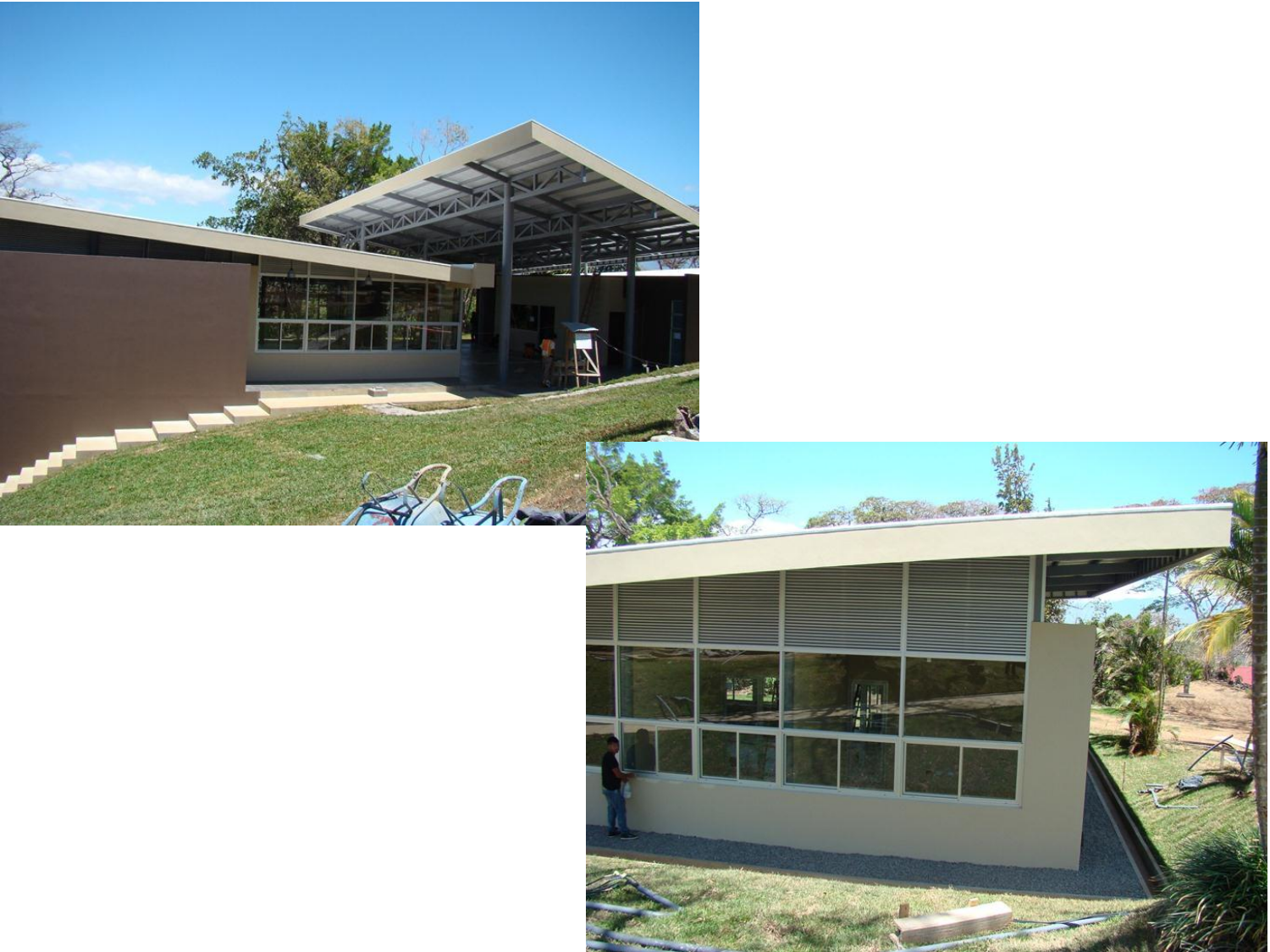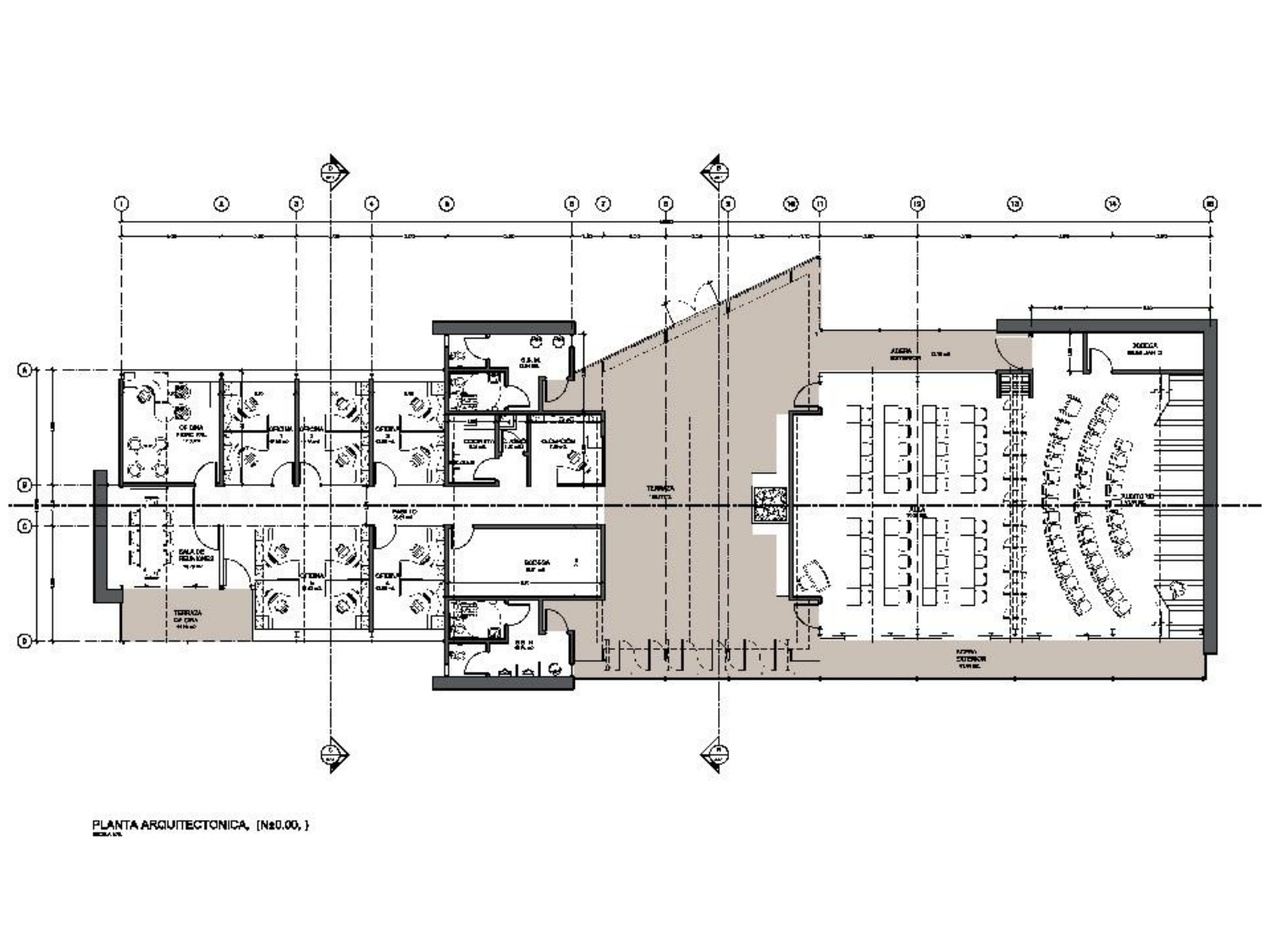### ECI Secretariat Core Competence



#### *ECI Secretariat Core Competence*

*The core competence of the Secretariat lies at the intersection of sustainabilityrelated knowledge, education, and strong ethical framework.*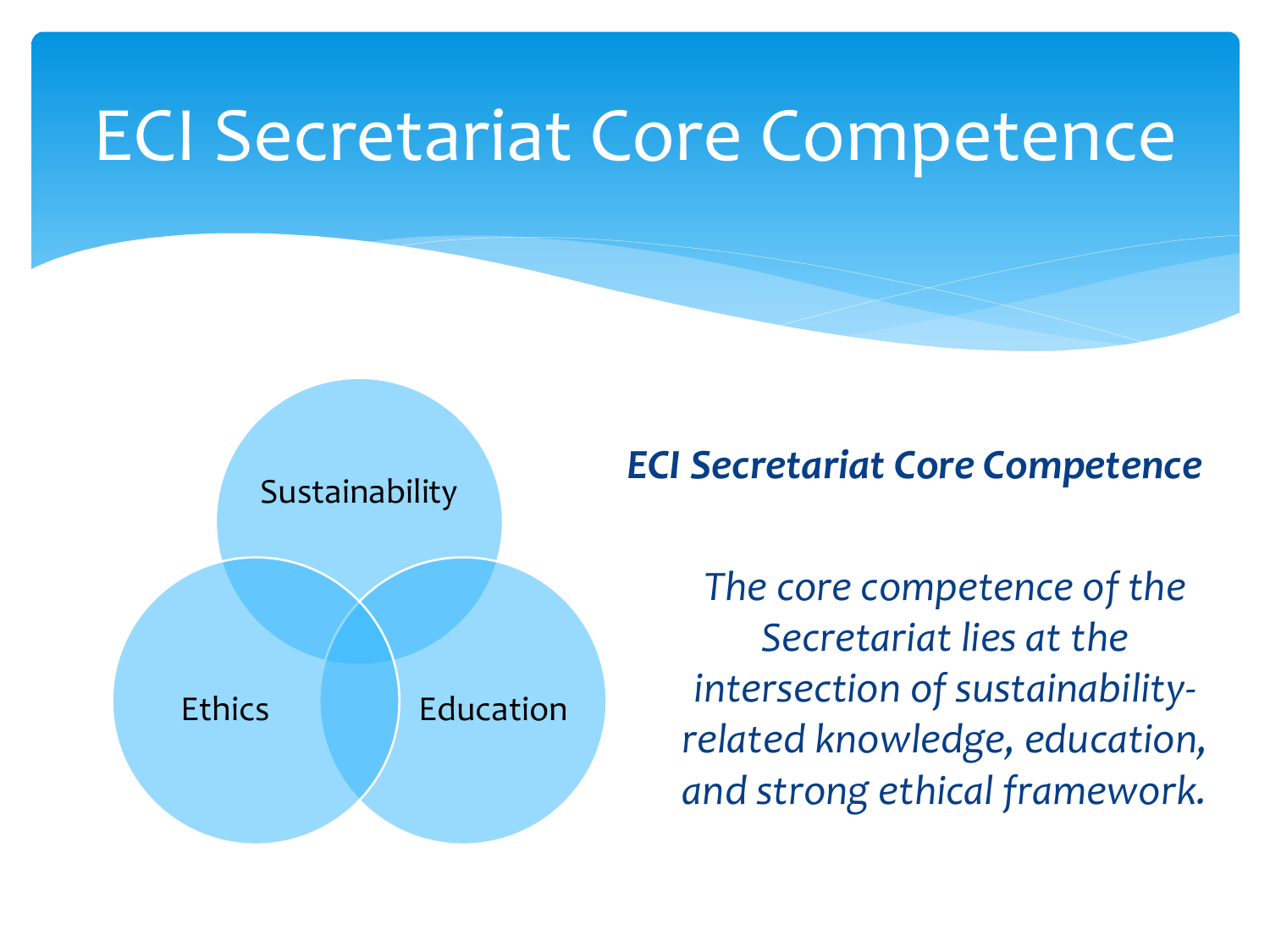### Mission of the Center

 To support the Earth Charter Initiative mission, which is "*to promote the transition to sustainable ways of living and a global society founded on a shared ethical framework that includes respect and care for the community of life, ecological integrity, universal human rights, respect for diversity, economic justice, democracy and a culture of peace*", with a special focus on educational needs.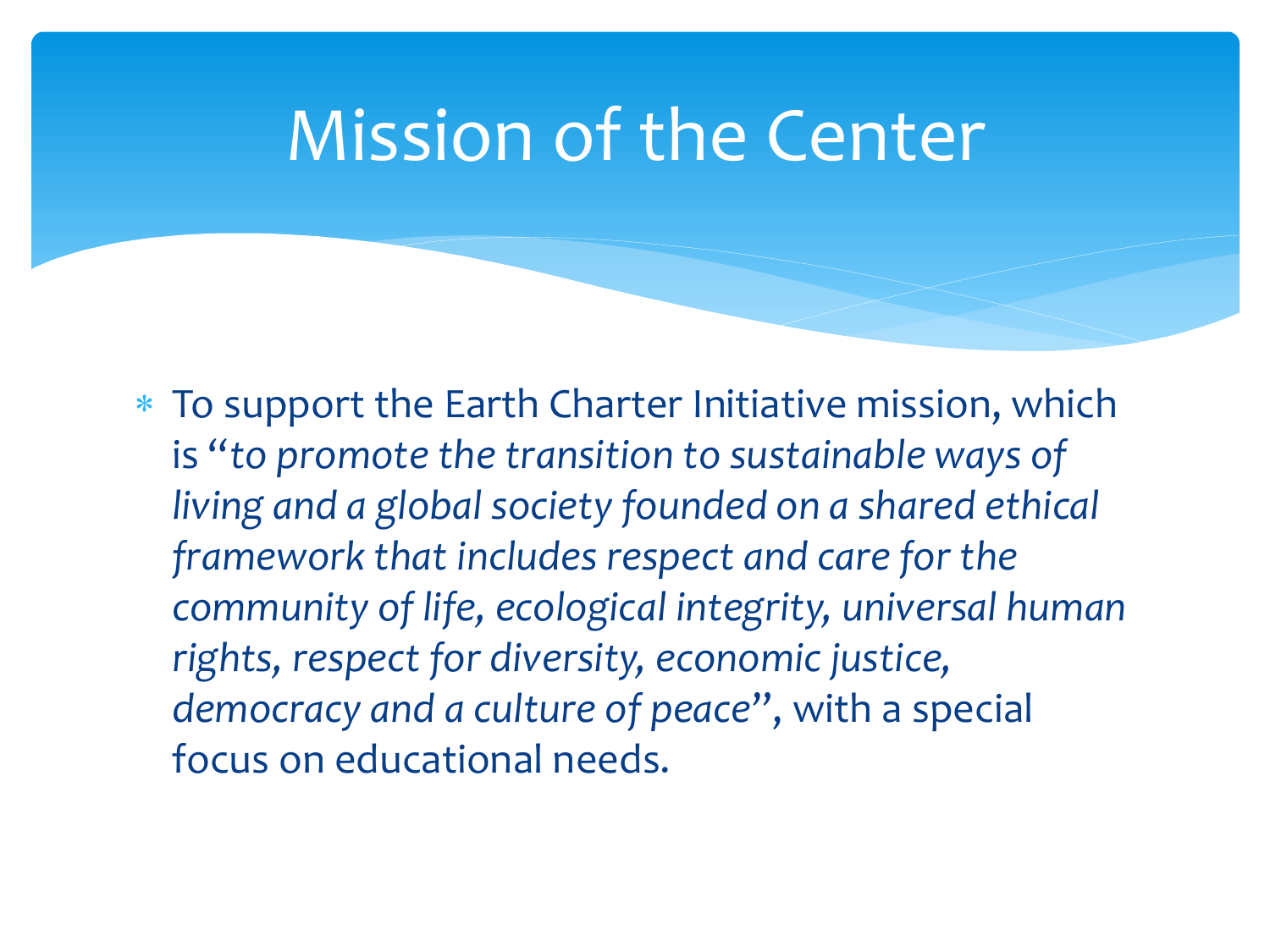### Goals of the Center

- To promote understanding of the sustainability vision as articulated in the Earth Charter.
- To promote the use of the Earth Charter as an ethical guide and the implementation of its principles by civil society, business, and government.
- To encourage and support the educational use of the Earth Charter in schools, universities, religious communities, local communities, and many other settings.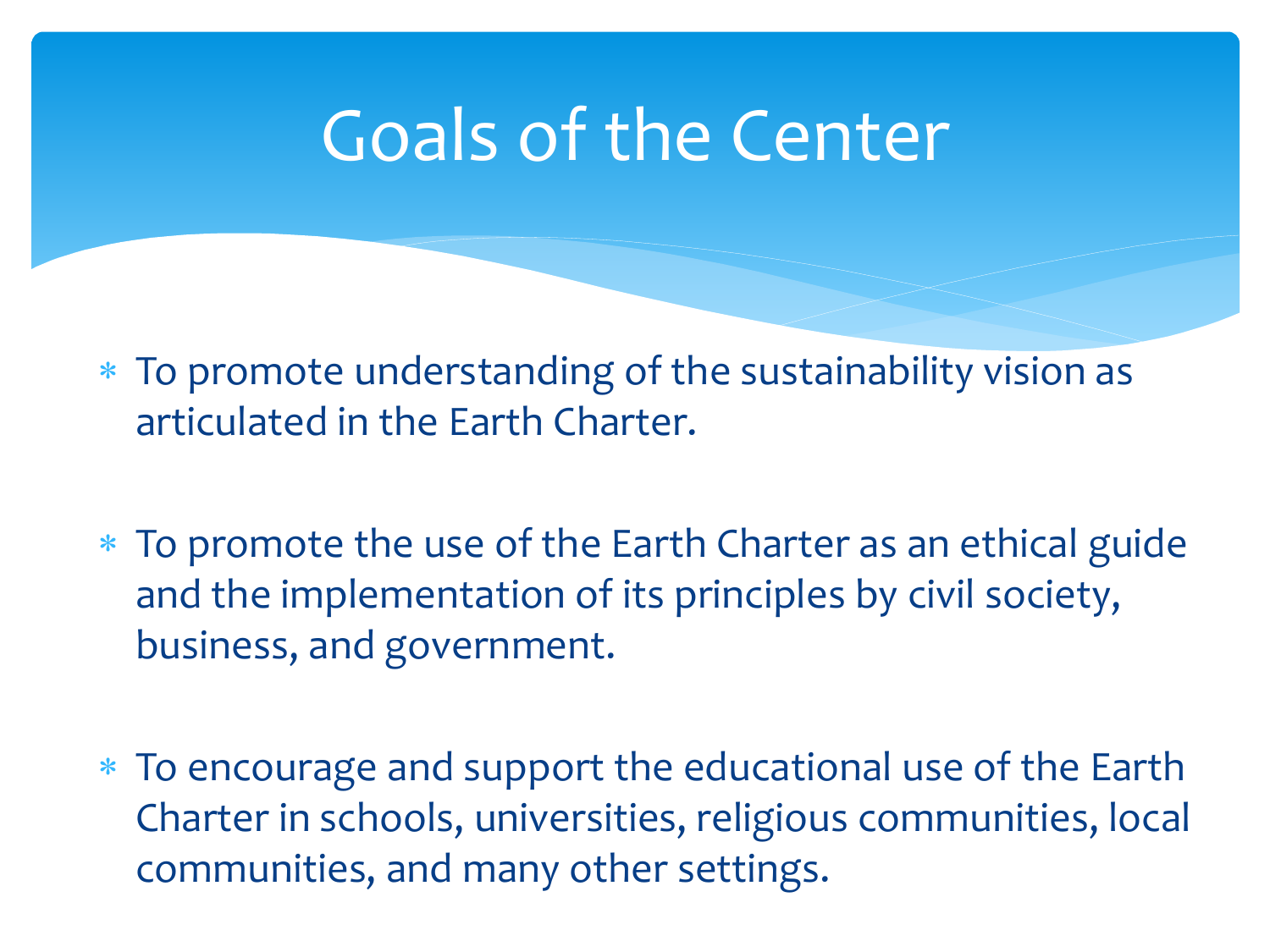### Activities

- Design and deliver transformative learning courses, workshops and materials on ethics and sustainability for various groups.
- Work in the research field of education for sustainability and ethics by developing, in coordination with a network of organizations, white-papers, books, essays, and other publications.
- Work to enhance the process of incorporating the notion of sustainability into educational settings and into the field of policy making for sustainability.